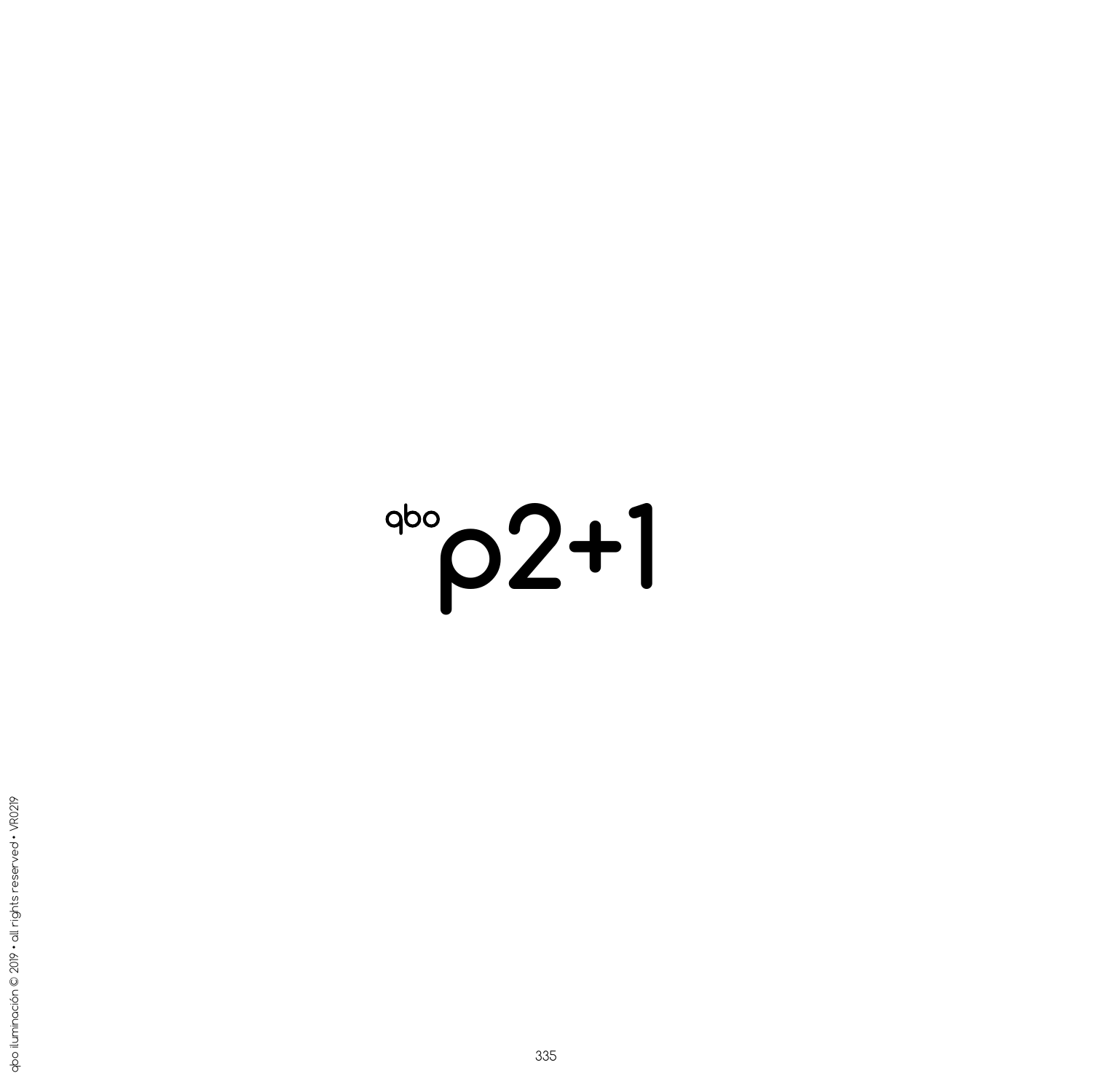## **p2+1**

Perfil de aluminio extruido con acabado anodizado de 20 micras para montaje en superficie, suspendido o empotrado. Difusor plano disponible para su inserción tanto en la parte superior como en la inferior del perfil, para permitir la emisión de luz directa e indirecta. El equipo de alimentación puede alojarse en el interior del perfil o instalarse de forma remota. El perfil cuenta con tapas finales y puede montarse en forma de continua mediante uniones lineales y angulares. Dimensiones: 80x30x3000mm.

*20 micron anodized extruded aluminum profile that can be installed on surface, suspended or recessed. Flat diffusers are available to be set at the top and/or bottom of the profile to allow indirect/direct light emission. Power supply unit can be housed inside the profile or placed remotely. The profile can be closed with end caps and can be arranged continuously using linear or angular unions. Dimensions: 80x30x3000mm.*

| $OBOP2+1$       | PROFILE 2+1 30X80 3000 mm               |  |
|-----------------|-----------------------------------------|--|
| OBOP2+1H        | PROFILE 2+1 HEATSINK 3000MM             |  |
| QBOP31X31DF<br> | PROFILE 31X31 DIFFUSER FROSTED 3000 mm  |  |
| QBOP31X31DP     | PROFILE 31X31 DIFFUSER PRISMATIC 3000MM |  |
| QBOP2+IDF       | PROFILE 2+1 DIFFUSER FROSTED 3000MM     |  |
| QBOP2+1P.1000   | PROFILE 2+1 LINEAR PLATE 1000MM         |  |
| QBOP2+1P2000    | PROFILE 2+1 LINFAR PLATE 2000MM         |  |

Diferentes acabados y opciones de protección IP disponibles bajo pedido *Other finishes and IP ratings available on request*

Ver compatibilidad en el alojamiento de equipos en DRIVERS. **\***  *See drivers housing compatibility in DRIVERS.*



4 5 21 E 1:1  $\frac{4}{\sqrt{2}}$ <u>mmn</u>

DIRECT DIRECT / INDIRECT

qbo

80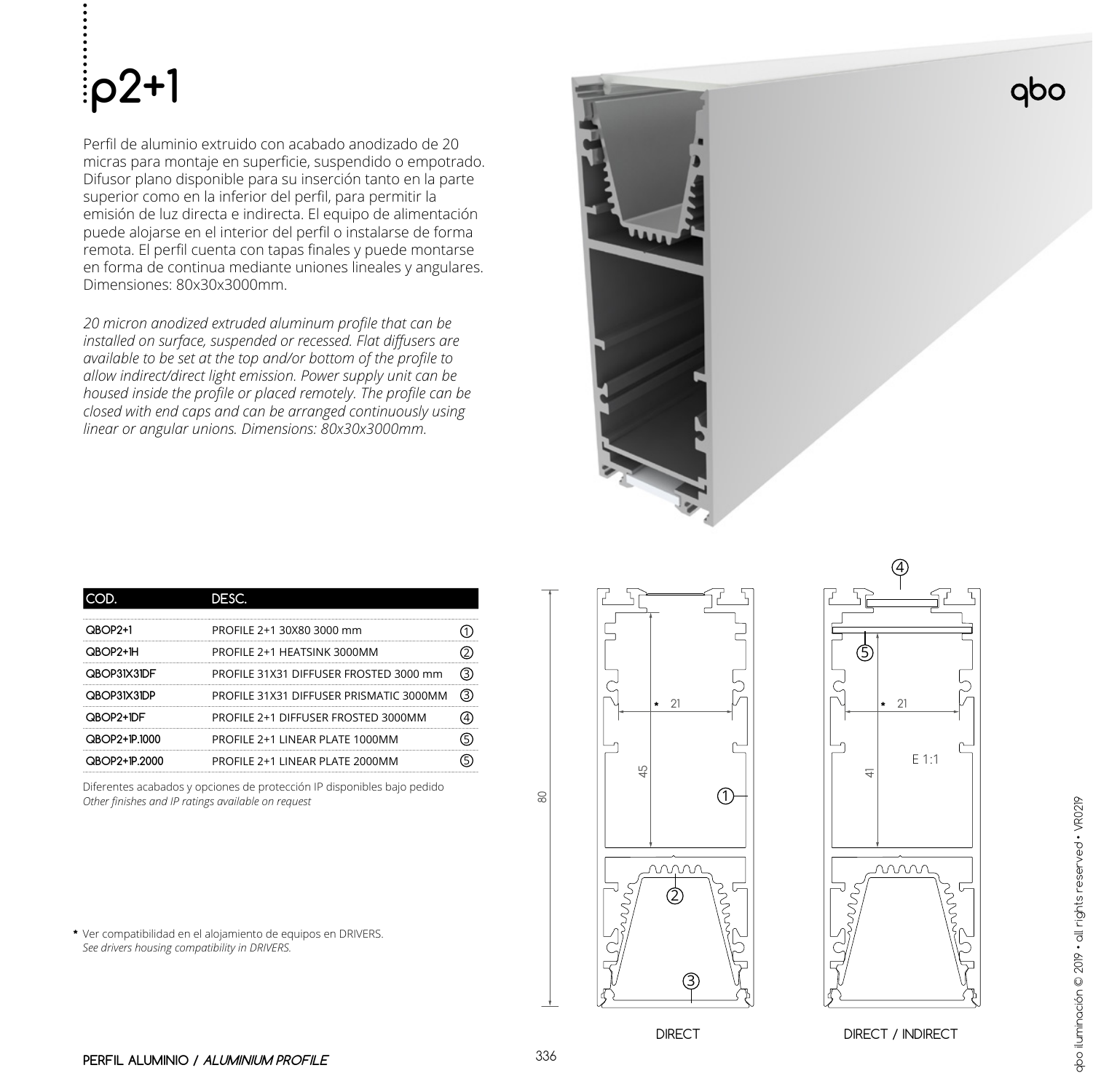**p2+1**

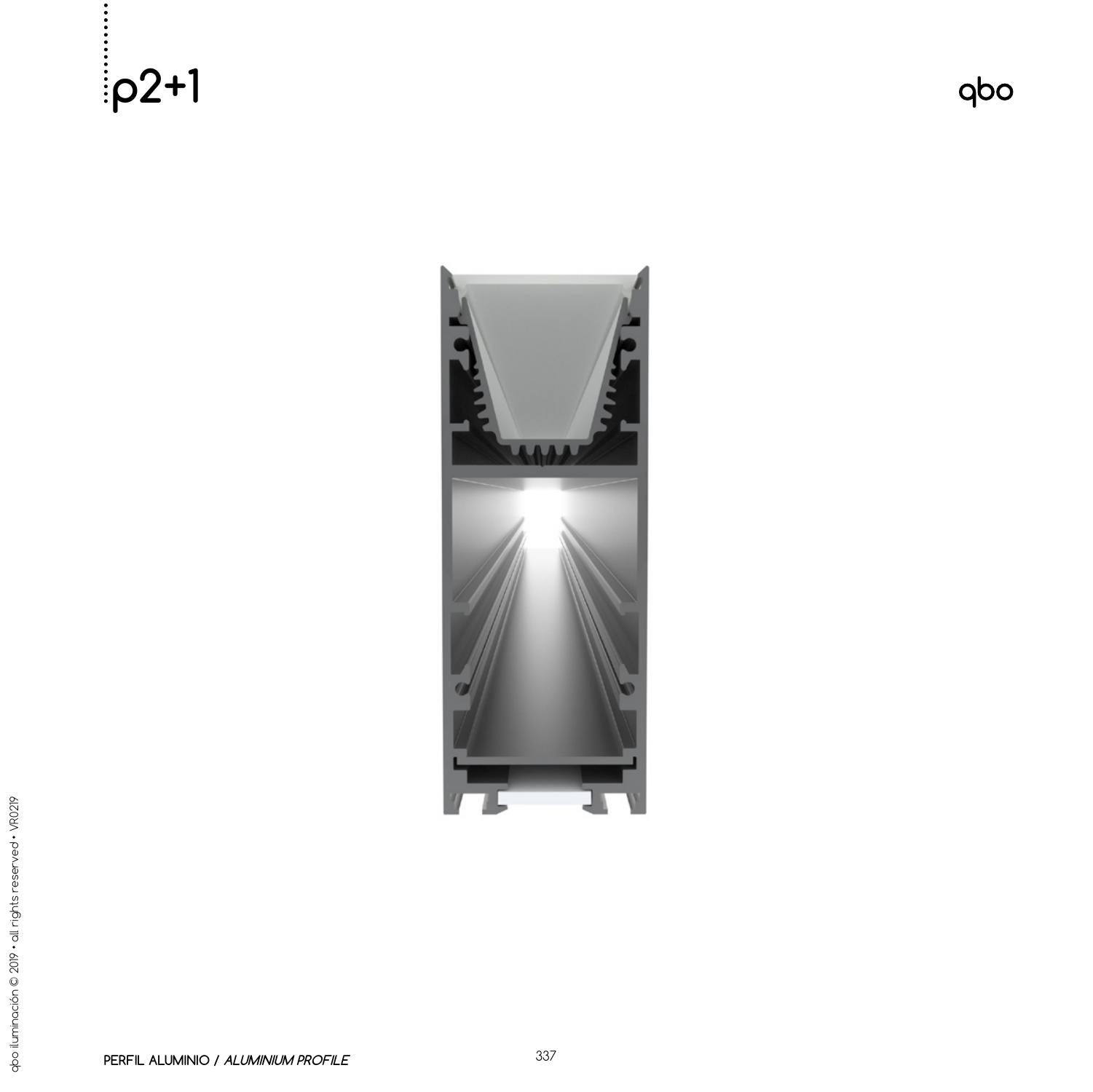



|            | DESC                    |
|------------|-------------------------|
|            |                         |
| $OBOP2+IF$ | PROFILE 2+1 FIXING CLIP |

| <b>OBOKITSUSPY</b> | <b>PROFILE KIT SUSPENSION Y (1)</b> |
|--------------------|-------------------------------------|

**( 1 )** Otras longitudes consultar / Consult for others lenghts.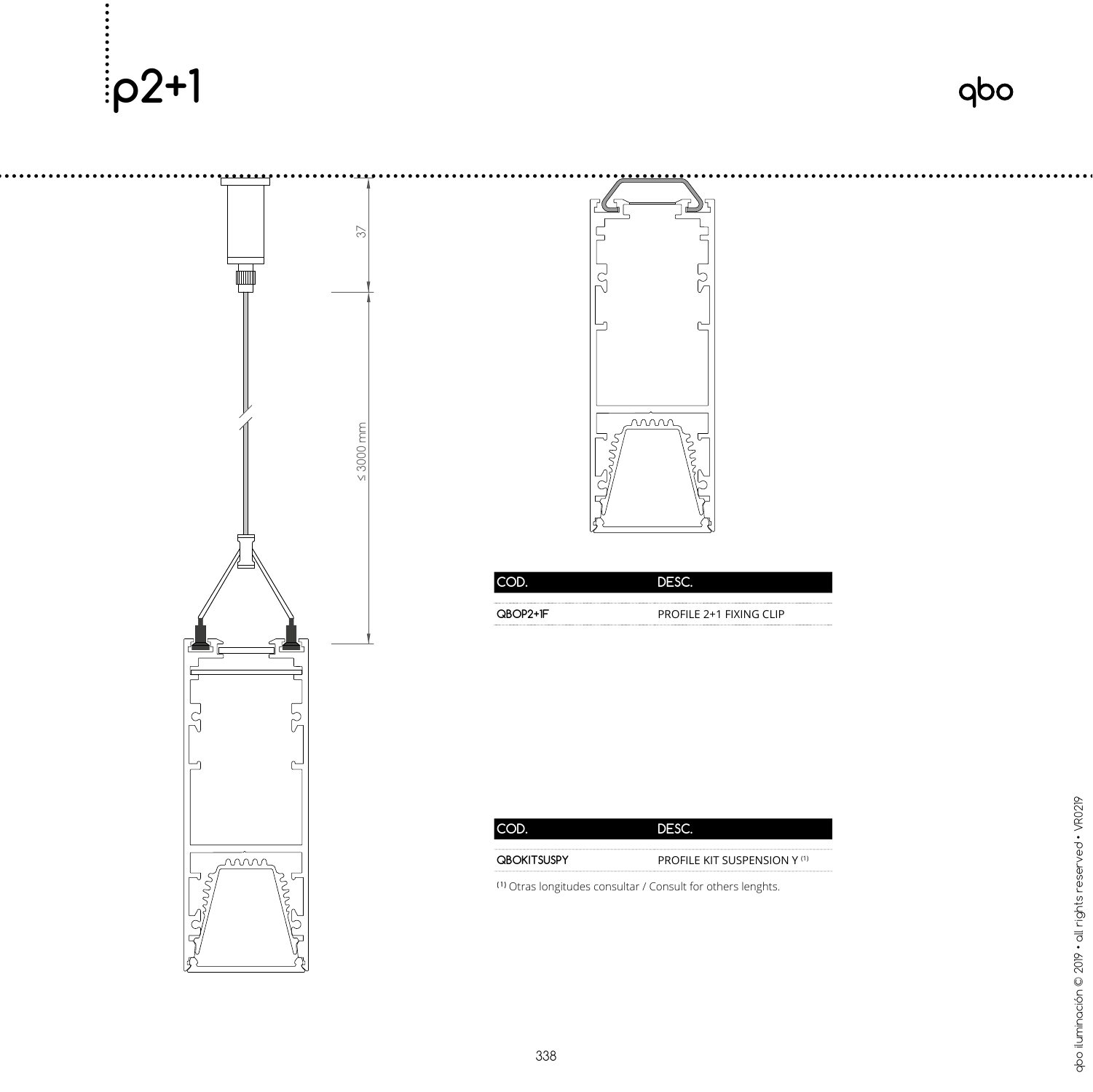**p2+1**



| ICOD.            | <b>DESC</b>                              |
|------------------|------------------------------------------|
| <b>OBOP04UL</b>  | PROFILE 04 9X1MM LINEAR UNION (4 UNITS)  |
| <b>OBOP04UAF</b> | PROFILE 04 9X1MM ANGULAR UNION (4 UNITS) |

| qbo |  |
|-----|--|
|     |  |
|     |  |
|     |  |
|     |  |
|     |  |
|     |  |
|     |  |
|     |  |
|     |  |
|     |  |
|     |  |
|     |  |

|          | אף בור                        |
|----------|-------------------------------|
| QBOP2+1C | PROFILE 2+1 END CAP (2 UNITS) |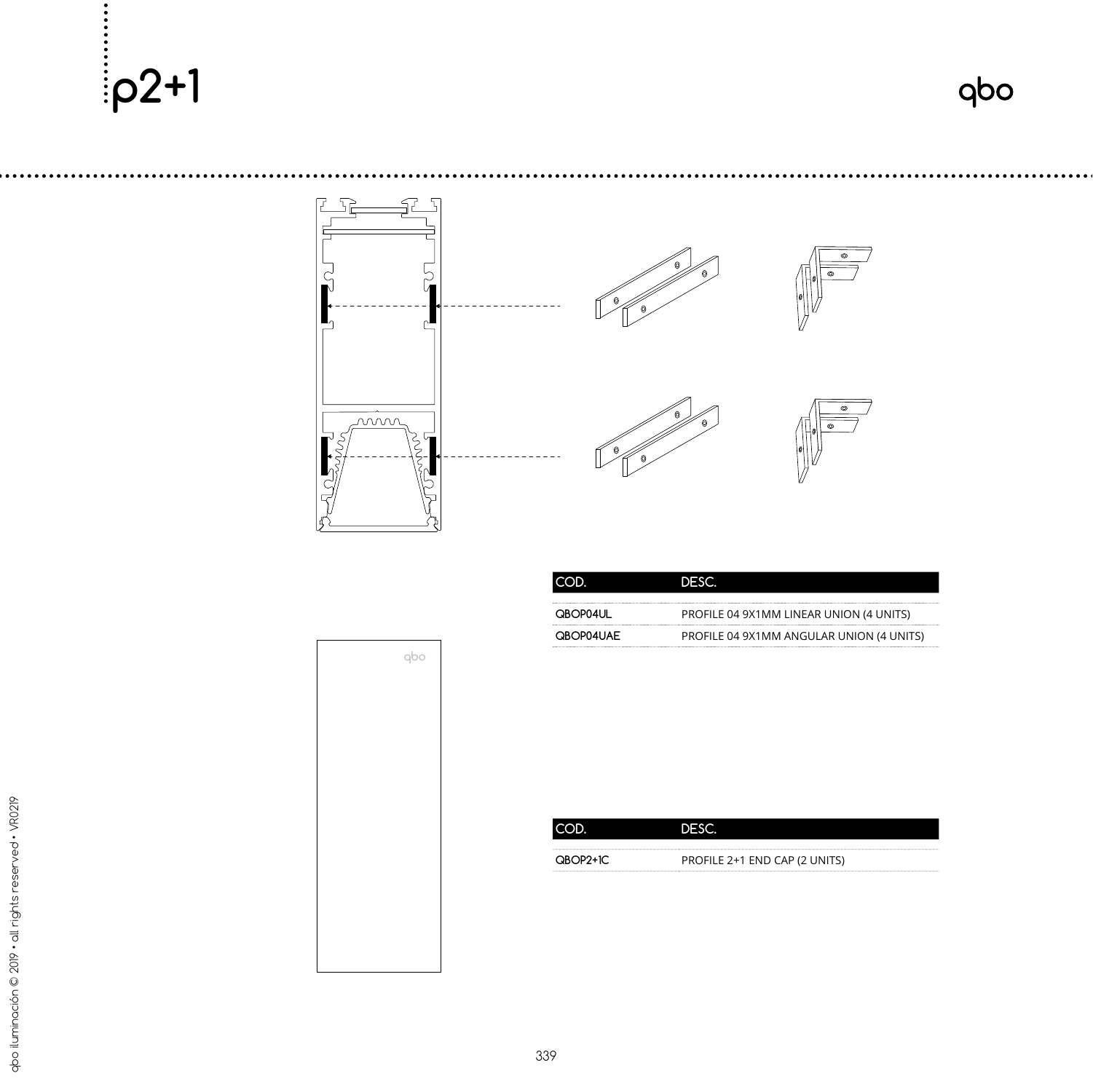

Luminaria lineal para montaje suspendido, compuesta por: Perfil de aluminio extruido con acabado anodizado de 20 micras, difusores mate planos con tiras de led para emisión directa e indirecta (CRI 80) y Equipo clase II. Disponible en versión dali.

*Linear luminaire to be installed suspended, composed by: 20 micron anodized extruded aluminium profile, diffusers flat frosted with ledstrips for direct and indirect light emission (CRI 80) as well as class II driver. Dali version available.*

E 1:1





80

qbo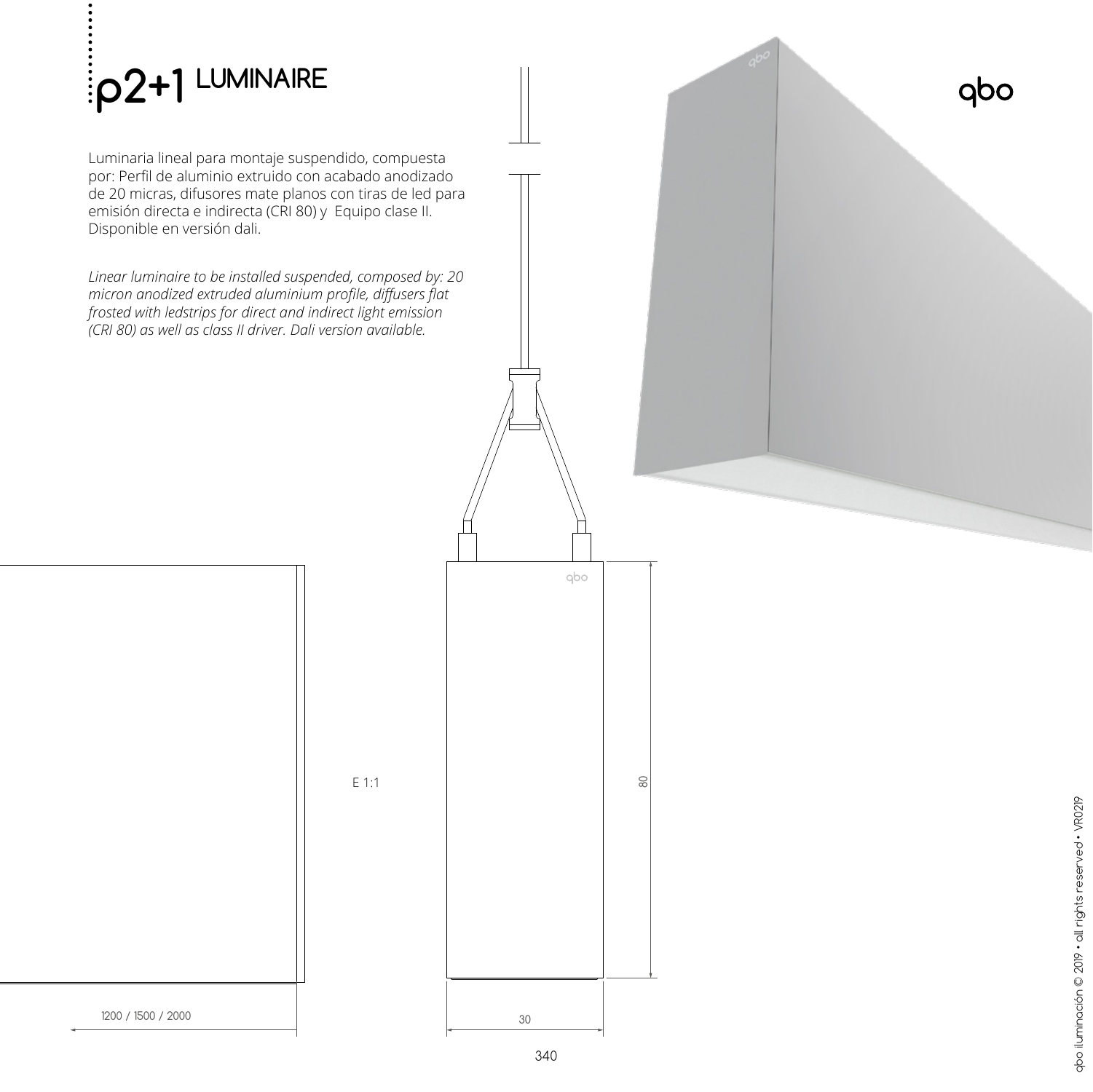

## SUSPENDIDA / SUSPENDED

| QBOP2+1Y278012  | PROFILE 2+1 suspended 34,6W 2700K Ra80 D2100lm I936lm IP20 1200mm        |
|-----------------|--------------------------------------------------------------------------|
| QBOP2+1Y278015  | PROFILE 2+1 suspended 43,2W 2700K Ra80 D2625lm I1170lm IP20 1500 mm      |
| QBOP2+1Y278020  | PROFILE 2+1 suspended 57,6W 2700K Ra80 D3500lm I1560lm IP20 2000mm       |
| QBOP2+1Y2780D12 | PROFILE 2+1 suspended 34,6W 2700K Ra80 D2100lm I936lm IP20 dali 1200mm   |
| OBOP2+1Y2780D15 | PROFILE 2+1 suspended 43,2W 2700K Ra80 D2625lm I1170lm IP20 dali 1500 mm |
| QBOP2+1Y2780D20 | PROFILE 2+1 suspended 57,6W 2700K Ra80 D3500lm I1560lm IP20 dali 2000mm  |

Diferentes acabados y opciones de protección IP disponibles bajo pedido *Other finishes and IP ratings available on request*